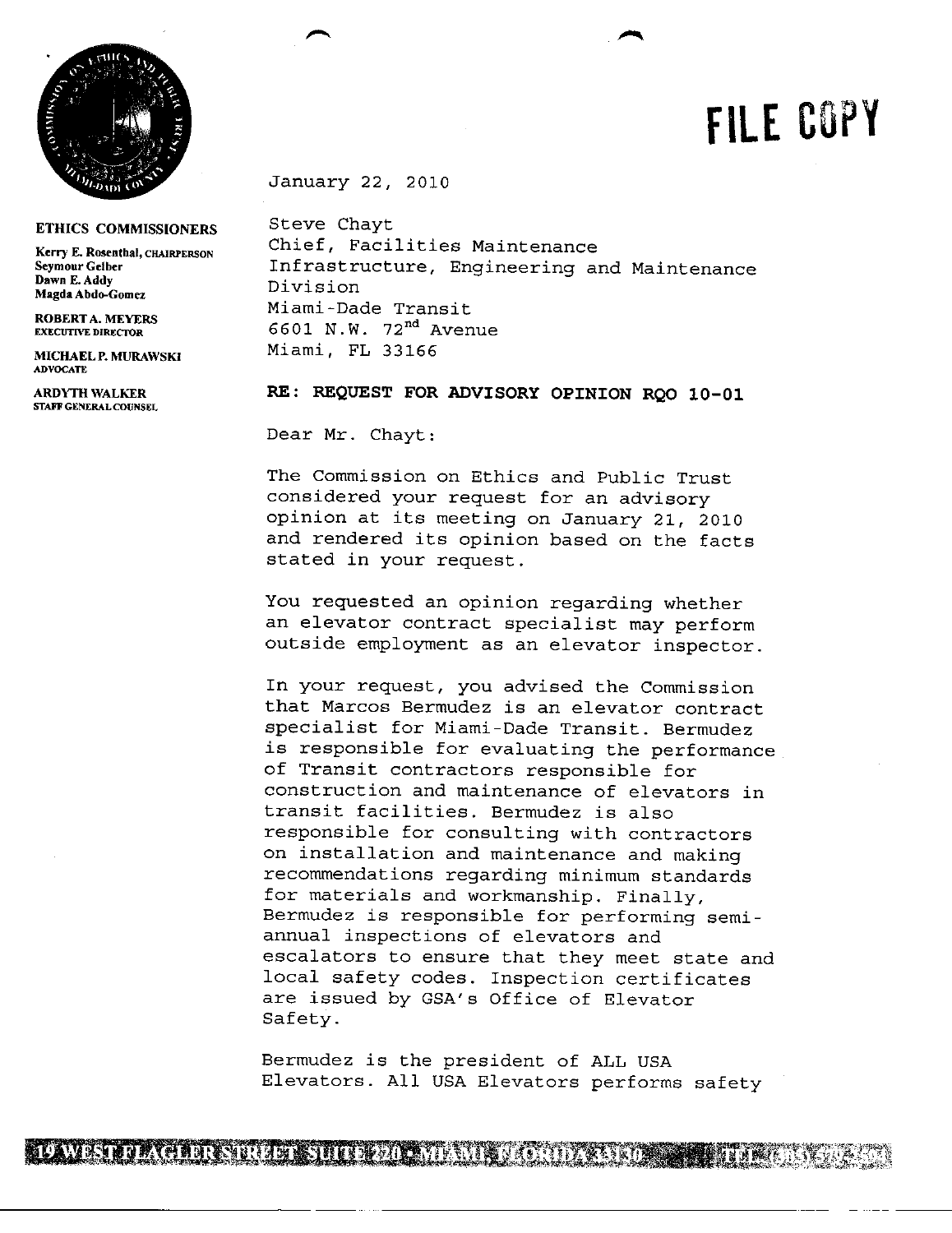inspections for elevators in privately owned buildings. The firm does not do any work for governmental entities and Bermudez is not responsible for evaluating any work that may be done by his firm.

fr

GSA has raised concerns related to Bermudez' outside employment. Specifically, the department is concerned that Bermudez' firm is certified to perform elevator maintenance and may bid against firms that he supervises in his public capacity. GSA is also concerned that Bermudez may inspect work in his private capacity that is performed by companies whose work he supervises as an elevator contracts manager. Finally, GSA is concerned that he conducts inspections of work where he has managed the construction and maintenance of the elevators and escalators.

The Commission found Bermudez may perform outside employment as an elevator inspector but he may not perform inspections on work done by vendors that he supervises in his public capacity. Section  $2-11.1(j)$  prohibits an employee from accepting outside employment that may impair his independence of judgment in performing his public duties. If Bermudez is evaluating work by the same companies in both capacities, then it may impair his independence of judgment in his public capacity.

Further, the Transit Department must monitor Bermudez' activities to ensure that he does not compete with vendors he supervises in his private capacity. Although Bermudez is not currently performing elevator maintenance work in his private firm, his certification permits the firm to do such work. Accordingly, Bermudez must submit semi-annual reports to Transit and the Ethics Commission of all of his inspections and submit requests to Transit and the Ethics Commission prior to submitting bids on any contracts for elevator maintenance and repair work.